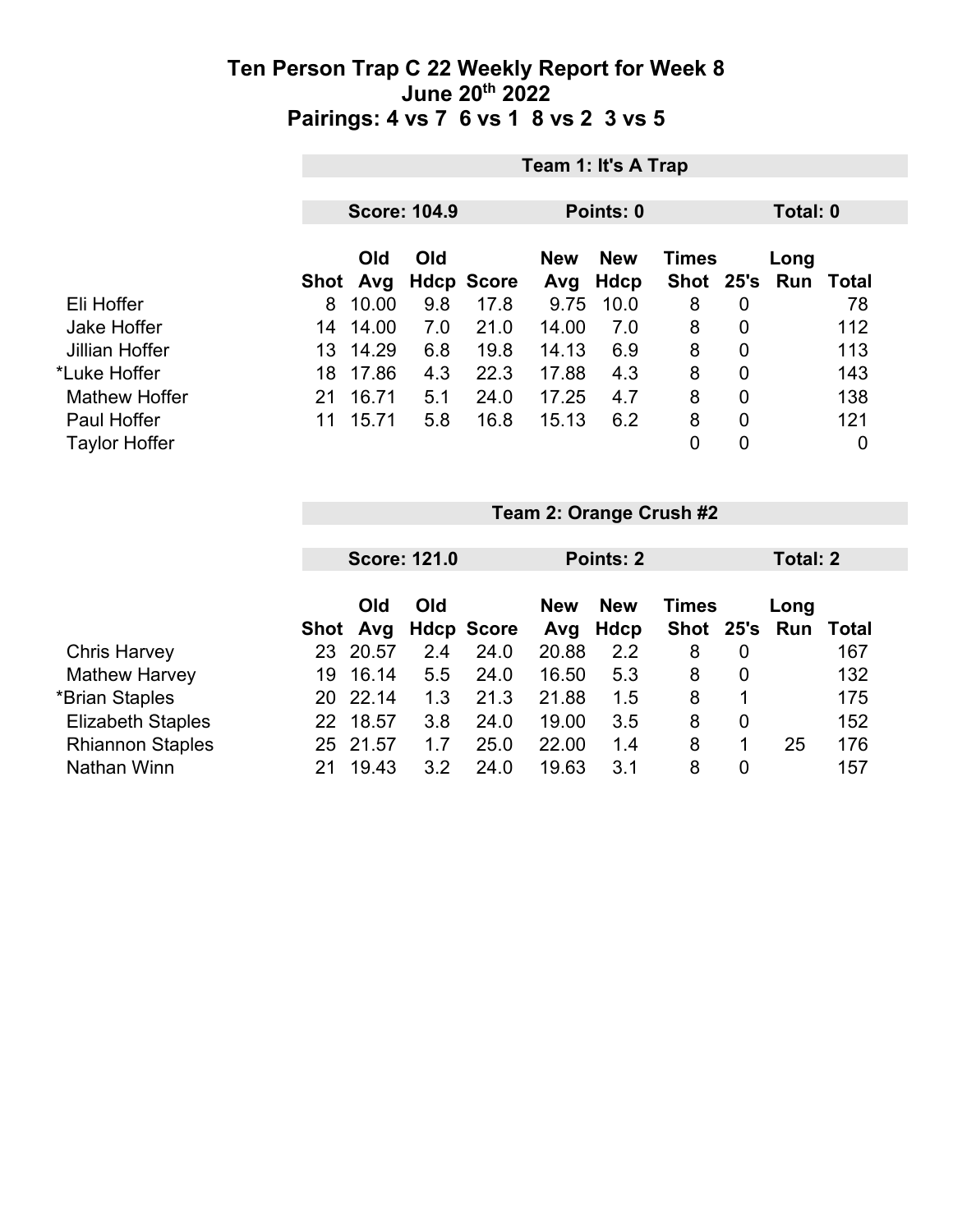|                       | <b>Team 3: Hot Shots</b> |                     |     |                   |                   |                    |                      |                |             |       |
|-----------------------|--------------------------|---------------------|-----|-------------------|-------------------|--------------------|----------------------|----------------|-------------|-------|
|                       |                          | <b>Score: 117.9</b> |     |                   | <b>Points: 2</b>  |                    |                      | Total: 4       |             |       |
|                       | Shot                     | Old<br>Avg          | Old | <b>Hdcp Score</b> | <b>New</b><br>Avg | <b>New</b><br>Hdcp | <b>Times</b><br>Shot | 25's           | Long<br>Run | Total |
| <b>Bryan Newstrom</b> | 21                       | 21.57               | 1.7 | 22.7              | 21.50             | 1.8                | 8                    | 0              |             | 172   |
| Jon Newstrom          | 25                       | 20.14               | 2.7 | 25.0              | 20.75             | 2.3                | 8                    | 1              | 25          | 166   |
| *Gary Newtsrom        | 21                       | 19.71               | 3.0 | 24.0              | 19.88             | 2.9                | 8                    | 0              |             | 159   |
| <b>Mike Parker</b>    | 14                       | 17.00               | 4.9 | 18.9              | 16.50             | 5.3                | 6                    | $\overline{0}$ |             | 99    |
| <b>Steve Roland</b>   | 16                       | 17.29               | 4.7 | 20.7              | 17.13             | 4.8                | 8                    | $\mathbf 0$    |             | 137   |
| <b>Zach Smithers</b>  | 22.                      | 22.17               | 1.3 | 23.3              | 22.14             | 1.3                | 7                    | $\overline{0}$ |             | 155   |
| Roger Specht          | 21                       | 21.29               | 1.9 | 22.9              | 21.25             | 1.9                | 8                    | $\overline{0}$ |             | 170   |
| Mike Whitney          | 16                       | 18.83               | 3.6 | 19.6              | 18.43             | 3.9                | 7                    | 0              |             | 129   |

#### **Team 4: Blind Shooters**

| <b>Score: 120.0</b> |          |                                                                                     |                   |                                   | Total: 4                       |                                        |                |                                          |              |
|---------------------|----------|-------------------------------------------------------------------------------------|-------------------|-----------------------------------|--------------------------------|----------------------------------------|----------------|------------------------------------------|--------------|
|                     | Old      | Old                                                                                 |                   | <b>New</b>                        | <b>New</b>                     |                                        |                | Long                                     |              |
|                     |          |                                                                                     |                   |                                   |                                |                                        |                |                                          | Total<br>159 |
|                     |          |                                                                                     |                   |                                   |                                |                                        |                |                                          |              |
|                     |          |                                                                                     |                   |                                   |                                |                                        |                |                                          | 121          |
|                     |          |                                                                                     |                   |                                   |                                |                                        |                |                                          | 117          |
| 18                  | 16.14    | 5.5                                                                                 | 23.5              | 16.38                             | 5.3                            | 8                                      | $\overline{0}$ |                                          | 131          |
|                     |          | 0.8                                                                                 | 24.0              | 23.00                             | 0.7                            | 8                                      | 1              |                                          | 184          |
| 21                  |          | 1.6                                                                                 | 22.6              | 21.63                             | 1.7                            | 8                                      | $\overline{0}$ |                                          | 173          |
| 16                  | 17.86    | 4.3                                                                                 | 20.3              | 17.63                             | 4.5                            | 8                                      | $\overline{0}$ |                                          | 141          |
|                     |          | 2.5                                                                                 | 24.0              | 20.63                             | 2.4                            | 8                                      | $\overline{0}$ |                                          | 165          |
|                     |          | 2.3                                                                                 | 24.0              | 20.88                             | 2.2                            | 8                                      | $\overline{0}$ |                                          | 167          |
| 22                  | 17.86    | 4.3                                                                                 | 24.0              | 18.38                             | 3.9                            | 8                                      | 0              |                                          | 147          |
|                     | 23<br>14 | Avg<br>Shot<br>19.43<br>15.29<br>19.50<br>24 22.86<br>21.71<br>22 20.43<br>22 20.71 | 3.2<br>6.1<br>3.2 | <b>Hdcp Score</b><br>24.0<br>20.1 | Avg<br>19.88<br>15.13<br>19.50 | Points: 2<br>Hdcp<br>2.9<br>6.2<br>3.2 | 8<br>8<br>6    | <b>Times</b><br>Shot 25's<br>0<br>0<br>0 | Run          |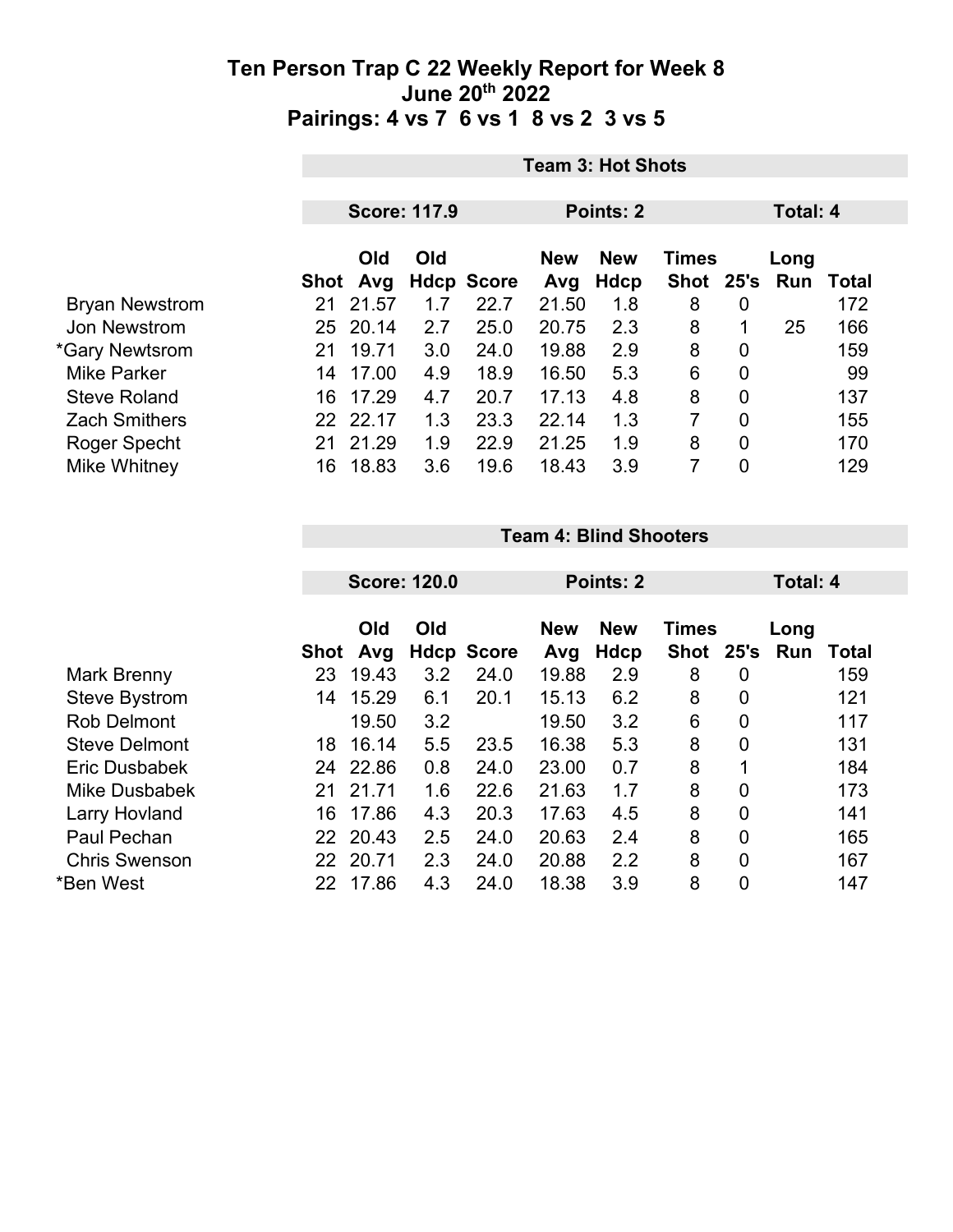|                         |     | Team 5: Giga Chads                           |               |                   |       |                                          |               |                |      |       |  |
|-------------------------|-----|----------------------------------------------|---------------|-------------------|-------|------------------------------------------|---------------|----------------|------|-------|--|
|                         |     | <b>Score: 116.4</b><br>Points: 0<br>Total: 0 |               |                   |       |                                          |               |                |      |       |  |
|                         |     | Old<br>Old                                   |               |                   |       | <b>New</b><br><b>New</b><br><b>Times</b> |               |                | Long |       |  |
|                         |     | Shot Avg                                     |               | <b>Hdcp Score</b> | Avg   | Hdcp                                     | Shot 25's Run |                |      | Total |  |
| <b>Daniel Claessens</b> | 20  | 17.57                                        | 4.5           | 24.0              | 17.88 | 4.3                                      | 8             | 0              |      | 143   |  |
| *Lucas Hemling          | 17  | 18.00                                        | 4.2           | 21.2              | 17.88 | 4.3                                      | 8             | 0              |      | 143   |  |
| Luke Kolstead           |     | 24 24.57                                     | 0.0           | 24.0              | 24.50 | 0.0                                      | 8             | 4              |      | 196   |  |
| Jeremy Mangen           | 20  | 15.00                                        | 6.3           | 24.0              | 15.63 | 5.9                                      | 8             | $\overline{0}$ |      | 125   |  |
| Luke Peikert            | 21. | 20.86                                        | $2.2^{\circ}$ | 23.2              | 20.88 | 2.2                                      | 8             | $\overline{0}$ |      | 167   |  |
|                         |     |                                              |               |                   |       |                                          |               |                |      |       |  |
|                         |     | <b>Team 6: Cheating Bastards</b>             |               |                   |       |                                          |               |                |      |       |  |

|                     |    | <b>Score: 115.3</b> |     |                     | <b>Points: 2</b>  |                    |                           | Total: 2       |             |       |
|---------------------|----|---------------------|-----|---------------------|-------------------|--------------------|---------------------------|----------------|-------------|-------|
|                     |    | Old                 | Old | Shot Avg Hdcp Score | <b>New</b><br>Avg | <b>New</b><br>Hdcp | <b>Times</b><br>Shot 25's |                | Long<br>Run | Total |
| Joseph Hugill       | 23 | 21.29               | 1.9 | 24.0                | 21.50             | 1.8                | 8                         |                |             | 172   |
| Ken Hugill          | 20 | 20.43               | 2.5 | 22.5                | 20.38             | 2.5                | 8                         | 0              |             | 163   |
| Ashley Lehman       |    | 10.00               | 9.8 |                     | 10.00             | 9.8                | 4                         | 0              |             | 40    |
| Justin Lehman       | 22 | 15.86               | 5.7 | 24.0                | 16.63             | 5.2                | 8                         | 0              |             | 133   |
| <b>Art Newton</b>   | 9  | 13.43               | 7.4 | 16.4                | 12.88             | 7.8                | 8                         | $\overline{0}$ |             | 103   |
| David Newton        | 23 | 20.71               | 2.3 | 24.0                | 21.00             | 2.1                | 8                         | $\overline{0}$ |             | 168   |
| <b>Kelly Newton</b> | 12 | 11.50               | 8.8 | 20.8                | 11.57             | 8.7                |                           | 0              |             | 81    |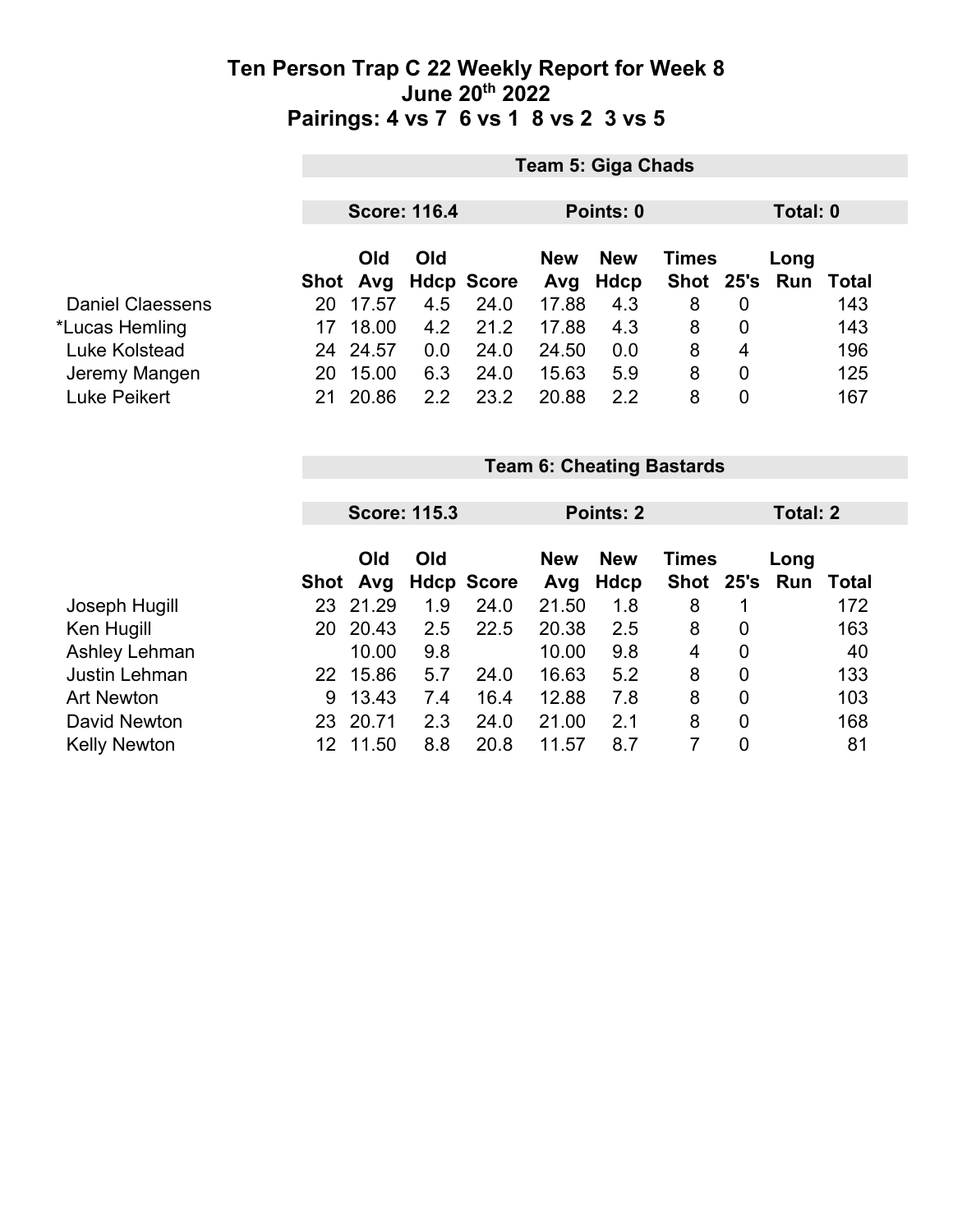|                          |      | Team 7: Up in Smoke  |            |                           |                |                        |                |                            |                 |                     |
|--------------------------|------|----------------------|------------|---------------------------|----------------|------------------------|----------------|----------------------------|-----------------|---------------------|
|                          |      |                      |            |                           |                |                        |                |                            |                 |                     |
|                          |      | <b>Score: 113.9</b>  |            |                           |                | Points: 0              |                |                            | Total: 2        |                     |
|                          |      | Old                  | Old        |                           | <b>New</b>     | <b>New</b>             | <b>Times</b>   |                            | Long            |                     |
| *Andre Audette           |      | Shot Avg<br>17 20.71 | 2.3        | <b>Hdcp Score</b><br>19.3 | Avg<br>20.25   | <b>Hdcp</b><br>2.6     | Shot<br>8      | 25's<br>1                  | Run             | <b>Total</b><br>162 |
| <b>Grant Audette</b>     | 16   | 16.00                | 5.6        | 21.6                      | 16.00          | 5.6                    | $\overline{7}$ | 0                          |                 | 112                 |
| <b>Isaac Audette</b>     | 19   | 18.50                | 3.9        | 22.9                      | 18.57          | 3.8                    | $\overline{7}$ | $\mathbf 0$                |                 | 130                 |
|                          | 20   | 21.57                | 1.7        | 21.7                      | 21.38          | 1.8                    | 8              | $\mathbf 0$                |                 | 171                 |
| <b>Bill Bruggeman</b>    |      | 24 20.86             | 2.2        | 24.0                      | 21.25          | 1.9                    | 8              | $\mathbf 0$                |                 | 170                 |
| D Bruggeman              |      |                      |            |                           |                |                        |                |                            |                 |                     |
| J Bruggeman<br>Zack Zack |      | 22 21.57<br>19.00    | 1.7<br>3.5 | 23.7                      | 21.63<br>19.00 | 1.7<br>3.5             | 8<br>5         | $\mathbf 0$<br>$\mathbf 0$ |                 | 173<br>95           |
|                          |      |                      |            |                           |                |                        |                |                            |                 |                     |
|                          |      |                      |            |                           |                |                        |                |                            |                 |                     |
|                          |      |                      |            |                           |                | Team 8: League average |                |                            |                 |                     |
|                          |      |                      |            |                           |                |                        |                |                            |                 |                     |
|                          |      | <b>Score: 115.6</b>  |            |                           |                | Points: 0              |                |                            | <b>Total: 2</b> |                     |
|                          |      |                      |            |                           |                |                        |                |                            |                 |                     |
|                          |      | Old                  | Old        |                           | <b>New</b>     | <b>New</b>             | <b>Times</b>   |                            | Long            |                     |
|                          | Shot | Avg                  |            | <b>Hdcp Score</b>         | Avg            | <b>Hdcp</b>            | Shot           | 25's                       | Run             | <b>Total</b>        |
|                          |      |                      |            |                           |                |                        | $\mathbf 0$    | $\mathbf 0$                |                 | 0                   |
|                          |      |                      |            |                           |                |                        |                |                            |                 |                     |
|                          |      |                      |            |                           |                |                        |                |                            |                 |                     |

| Super Shooters: Rhiannon Staples | -25 |
|----------------------------------|-----|
| Jon Newstrom                     | 25  |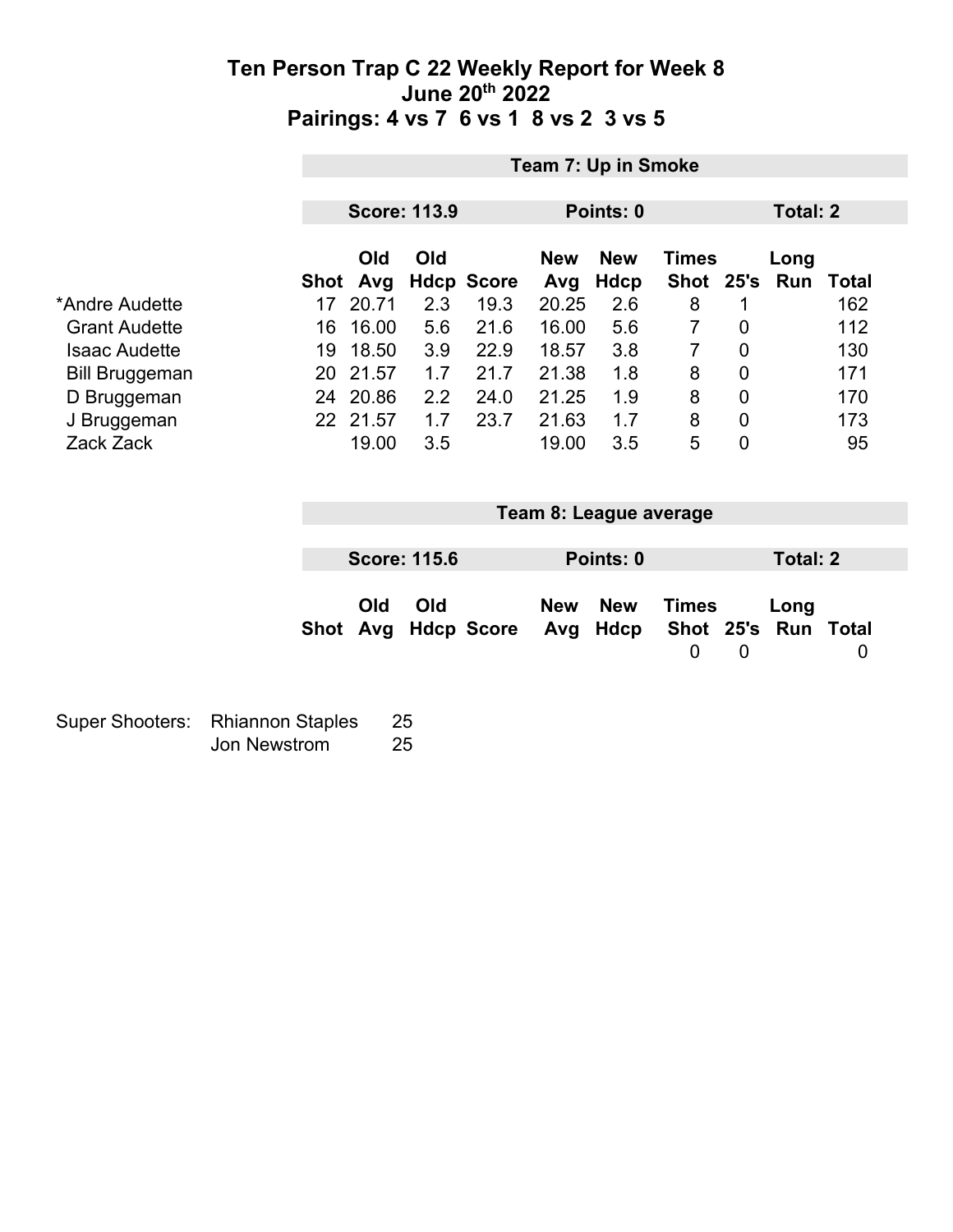# **Ten Person Trap C 22 Team Standings through week 8**

| Team 4 | <b>Blind Shooters</b>    | 4.0 |
|--------|--------------------------|-----|
| Team 3 | <b>Hot Shots</b>         | 4.0 |
| Team 8 | League average           | 2.0 |
| Team 7 | <b>Up in Smoke</b>       | 2.0 |
| Team 6 | <b>Cheating Bastards</b> | 2.0 |
| Team 2 | <b>Orange Crush #2</b>   | 2.0 |
| Team 5 | <b>Giga Chads</b>        | 0.0 |
| Team 1 | It's A Trap              | 0.0 |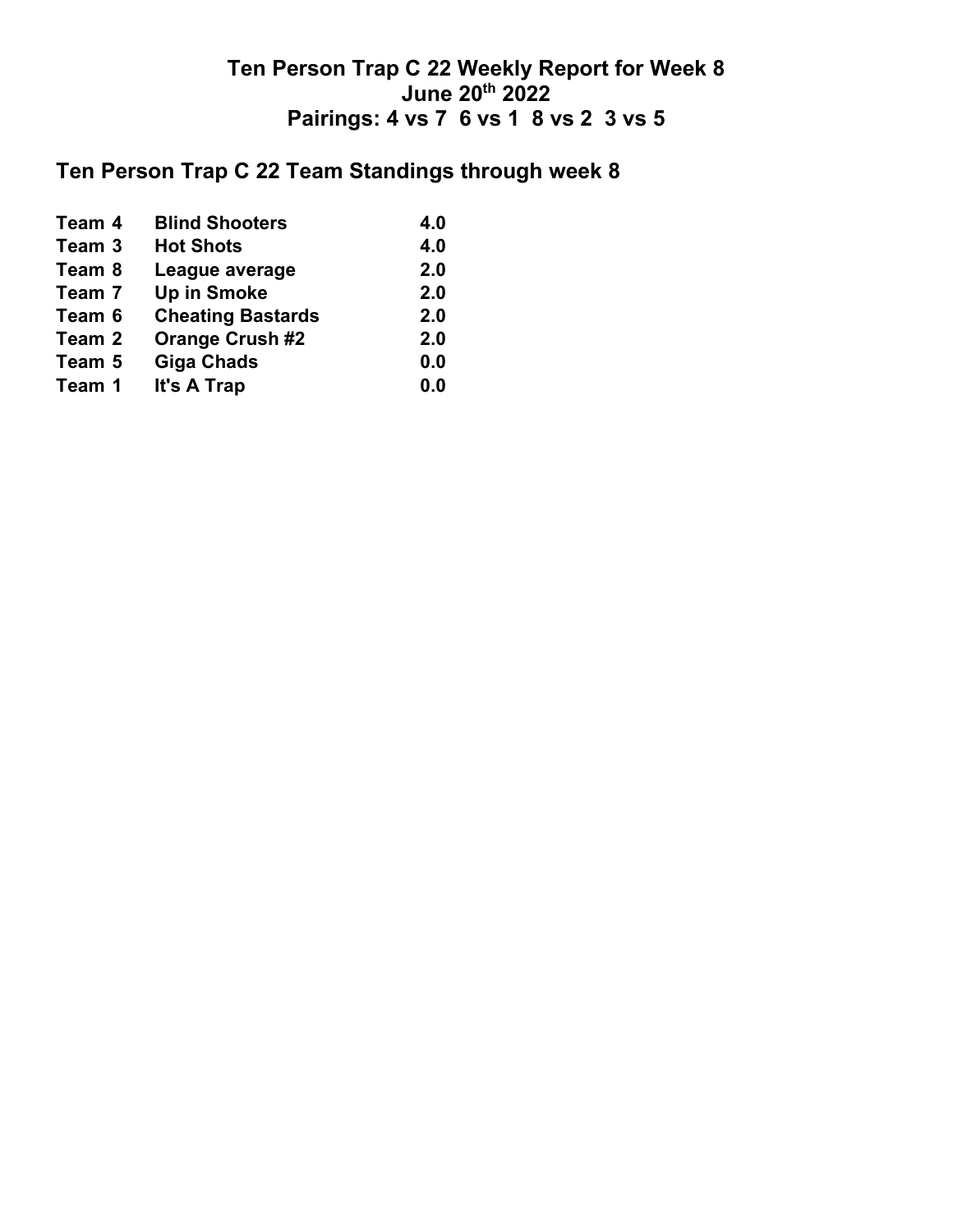## **Ten Person Trap C 22 Total Target Leaders Through Week 8**

| Shooter                  | Total | Avg   | <b>Rounds Straights Team</b> |             |                          |
|--------------------------|-------|-------|------------------------------|-------------|--------------------------|
| Luke Kolstead            | 196   | 24.50 | 8                            | 4           | Giga Chads               |
| <b>Eric Dusbabek</b>     | 184   | 23.00 | 8                            | 1           | <b>Blind Shooters</b>    |
| <b>Rhiannon Staples</b>  | 176   | 22.00 | 8                            | 1           | Orange Crush #2          |
| <b>Brian Staples</b>     | 175   | 21.88 | 8                            | 1           | Orange Crush #2          |
| J Bruggeman              | 173   | 21.63 | 8                            | 0           | Up in Smoke              |
| <b>Mike Dusbabek</b>     | 173   | 21.63 | 8                            | $\mathbf 0$ | <b>Blind Shooters</b>    |
| Joseph Hugill            | 172   | 21.50 | 8                            | 1           | <b>Cheating Bastards</b> |
| <b>Bryan Newstrom</b>    | 172   | 21.50 | 8                            | 0           | <b>Hot Shots</b>         |
| <b>Bill Bruggeman</b>    | 171   | 21.38 | 8                            | 0           | Up in Smoke              |
| D Bruggeman              | 170   | 21.25 | 8                            | 0           | Up in Smoke              |
| Roger Specht             | 170   | 21.25 | 8                            | 0           | <b>Hot Shots</b>         |
| <b>David Newton</b>      | 168   | 21.00 | 8                            | 0           | <b>Cheating Bastards</b> |
| <b>Chris Swenson</b>     | 167   | 20.88 | 8                            | 0           | <b>Blind Shooters</b>    |
| <b>Luke Peikert</b>      | 167   | 20.88 | 8                            | 0           | Giga Chads               |
| <b>Chris Harvey</b>      | 167   | 20.88 | 8                            | 0           | Orange Crush #2          |
| <b>Jon Newstrom</b>      | 166   | 20.75 | 8                            | 1           | <b>Hot Shots</b>         |
| Paul Pechan              | 165   | 20.63 | 8                            | 0           | <b>Blind Shooters</b>    |
| Ken Hugill               | 163   | 20.38 | 8                            | 0           | <b>Cheating Bastards</b> |
| <b>Andre Audette</b>     | 162   | 20.25 | 8                            | 1           | Up in Smoke              |
| <b>Gary Newtsrom</b>     | 159   | 19.88 | 8                            | 0           | <b>Hot Shots</b>         |
| <b>Mark Brenny</b>       | 159   | 19.88 | 8                            | 0           | <b>Blind Shooters</b>    |
| <b>Nathan Winn</b>       | 157   | 19.63 | 8                            | 0           | Orange Crush #2          |
| <b>Zach Smithers</b>     | 155   | 22.14 | $\overline{7}$               | 0           | <b>Hot Shots</b>         |
| <b>Elizabeth Staples</b> | 152   | 19.00 | 8                            | 0           | Orange Crush #2          |
| <b>Ben West</b>          | 147   | 18.38 | 8                            | 0           | <b>Blind Shooters</b>    |
| <b>Lucas Hemling</b>     | 143   | 17.88 | 8                            | 0           | Giga Chads               |
| <b>Daniel Claessens</b>  | 143   | 17.88 | 8                            | 0           | Giga Chads               |
| Luke Hoffer              | 143   | 17.88 | 8                            | 0           | It's A Trap              |
| <b>Larry Hovland</b>     | 141   | 17.63 | 8                            | 0           | <b>Blind Shooters</b>    |
| <b>Mathew Hoffer</b>     | 138   | 17.25 | 8                            | 0           | It's A Trap              |
| <b>Steve Roland</b>      | 137   | 17.13 | 8                            | 0           | <b>Hot Shots</b>         |
| <b>Justin Lehman</b>     | 133   | 16.63 | 8                            | 0           | <b>Cheating Bastards</b> |
| <b>Mathew Harvey</b>     | 132   | 16.50 | 8                            | 0           | Orange Crush #2          |
| <b>Steve Delmont</b>     | 131   | 16.38 | 8                            | 0           | <b>Blind Shooters</b>    |
| <b>Isaac Audette</b>     | 130   | 18.57 | 7                            | 0           | Up in Smoke              |
| Mike Whitney             | 129   | 18.43 | 7                            | 0           | <b>Hot Shots</b>         |
| Jeremy Mangen            | 125   | 15.63 | 8                            | 0           | Giga Chads               |
| Paul Hoffer              | 121   | 15.13 | 8                            | 0           | It's A Trap              |